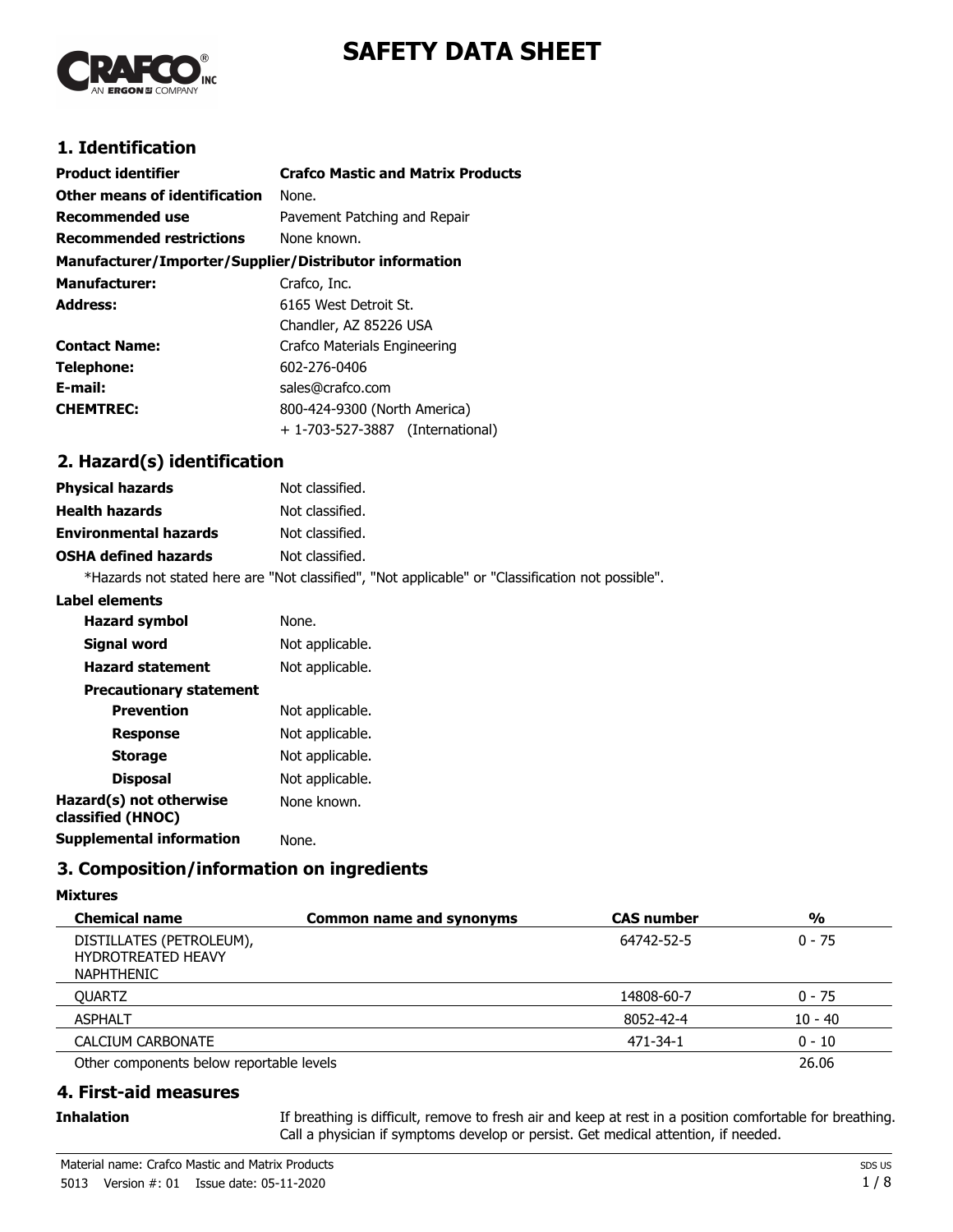| <b>Skin contact</b>                                                                 | In case of contact, immediately flush skin with plenty of water for at least 15 minutes while<br>removing contaminated clothing and shoes. Thoroughly wash (or discard) clothing and shoes<br>before reuse.                                                                                                                                                                                                                                                                                                                                           |
|-------------------------------------------------------------------------------------|-------------------------------------------------------------------------------------------------------------------------------------------------------------------------------------------------------------------------------------------------------------------------------------------------------------------------------------------------------------------------------------------------------------------------------------------------------------------------------------------------------------------------------------------------------|
| Eye contact                                                                         | Immediately flush eyes with plenty of water for at least 15 minutes. If a contact lens is present, DO<br>NOT delay irrigation or attempt to remove the lens. Get medical attention if irritation develops and<br>persists.                                                                                                                                                                                                                                                                                                                            |
| <b>Ingestion</b>                                                                    | Rinse mouth. Do not induce vomiting. Do not use mouth-to-mouth method if victim ingested the<br>substance. Call a POISON CENTER or doctor/physician if you feel unwell.                                                                                                                                                                                                                                                                                                                                                                               |
| <b>Most important</b><br>symptoms/effects, acute and<br>delayed                     | Not available.                                                                                                                                                                                                                                                                                                                                                                                                                                                                                                                                        |
| <b>Indication of immediate</b><br>medical attention and special<br>treatment needed | In case of ingestion, the decision of whether or not to induce vomiting should be made by the<br>attending physician. Certain pre-existing conditions may make workers particularly susceptible to<br>the effects of this chemical: asthma, allergies, impaired pulmonary function.                                                                                                                                                                                                                                                                   |
| <b>General information</b>                                                          | If you feel unwell, seek medical advice (show the label where possible). Ensure that medical<br>personnel are aware of the material(s) involved, and take precautions to protect themselves. Show<br>this safety data sheet to the doctor in attendance. Discard any shoes or clothing items that cannot<br>be decontaminated.                                                                                                                                                                                                                        |
| 5. Fire-fighting measures                                                           |                                                                                                                                                                                                                                                                                                                                                                                                                                                                                                                                                       |
| Suitable extinguishing media                                                        | Water fog. Foam. Dry chemical powder. Carbon dioxide (CO2). Addition of water or foam to the fire<br>may cause frothing.                                                                                                                                                                                                                                                                                                                                                                                                                              |
| <b>Unsuitable extinguishing</b><br>media                                            | Do not use a solid water stream as it may scatter and spread fire.                                                                                                                                                                                                                                                                                                                                                                                                                                                                                    |
| <b>Specific hazards arising from</b><br>the chemical                                | Fire may produce irritating, corrosive and/or toxic gases.                                                                                                                                                                                                                                                                                                                                                                                                                                                                                            |
| Special protective equipment<br>and precautions for<br>firefighters                 | Firefighters must use standard protective equipment including flame retardant coat, helmet with<br>face shield, gloves, rubber boots, and in enclosed spaces, SCBA. Firefighters should wear full<br>protective clothing including self contained breathing apparatus. Structural firefighters protective<br>clothing will only provide limited protection.                                                                                                                                                                                           |
| <b>Fire fighting</b><br>equipment/instructions                                      | In case of fire and/or explosion do not breathe fumes. Firefighters must use standard protective<br>equipment including flame retardant coat, helmet with face shield, gloves, rubber boots, and in<br>enclosed spaces, SCBA. ALWAYS stay away from tanks engulfed in flame. Fight fire from maximum<br>distance or use unmanned hose holders or monitor nozzles. In the event of fire, cool tanks with<br>water spray. By fire, toxic gases may be formed (COx, NOx). Keep run-off water out of sewers and<br>water sources. Dike for water control. |
| <b>Specific methods</b>                                                             | In the event of fire and/or explosion do not breathe fumes. In the event of fire, cool tanks with                                                                                                                                                                                                                                                                                                                                                                                                                                                     |

## **6. Accidental release measures**

| <b>Personal precautions,</b><br>protective equipment and<br>emergency procedures | Keep unnecessary personnel away. Wear appropriate protective equipment and clothing during<br>clean-up. Ventilate closed spaces before entering them. Do not touch or walk through spilled<br>material. |
|----------------------------------------------------------------------------------|---------------------------------------------------------------------------------------------------------------------------------------------------------------------------------------------------------|
| <b>Methods and materials for</b><br>containment and cleaning up                  | ELIMINATE all ignition sources (no smoking, flares, sparks or flames in immediate area). Dike far<br>ahead of spill for later disposal. Following product recovery, flush area with water.              |
|                                                                                  | Never return spills in original containers for re-use.                                                                                                                                                  |
| <b>Environmental precautions</b>                                                 | Prevent further leakage or spillage if safe to do so. Runoff or release to sewer, waterway or ground<br>is forbidden.                                                                                   |
| 7. Handling and storage                                                          |                                                                                                                                                                                                         |

water spray. Use water spray to cool unopened containers.

The product is non-combustible. If heated, irritating vapors may be formed. Do not use in areas without adequate ventilation. Wash hands thoroughly after handling. Wash hands after handling. Observe good industrial hygiene practices. **Precautions for safe handling** Store in a well-ventilated place. Keep the container tightly closed and dry. Store in a closed container away from incompatible materials. Keep out of the reach of children. **Conditions for safe storage, including any**

**incompatibilities**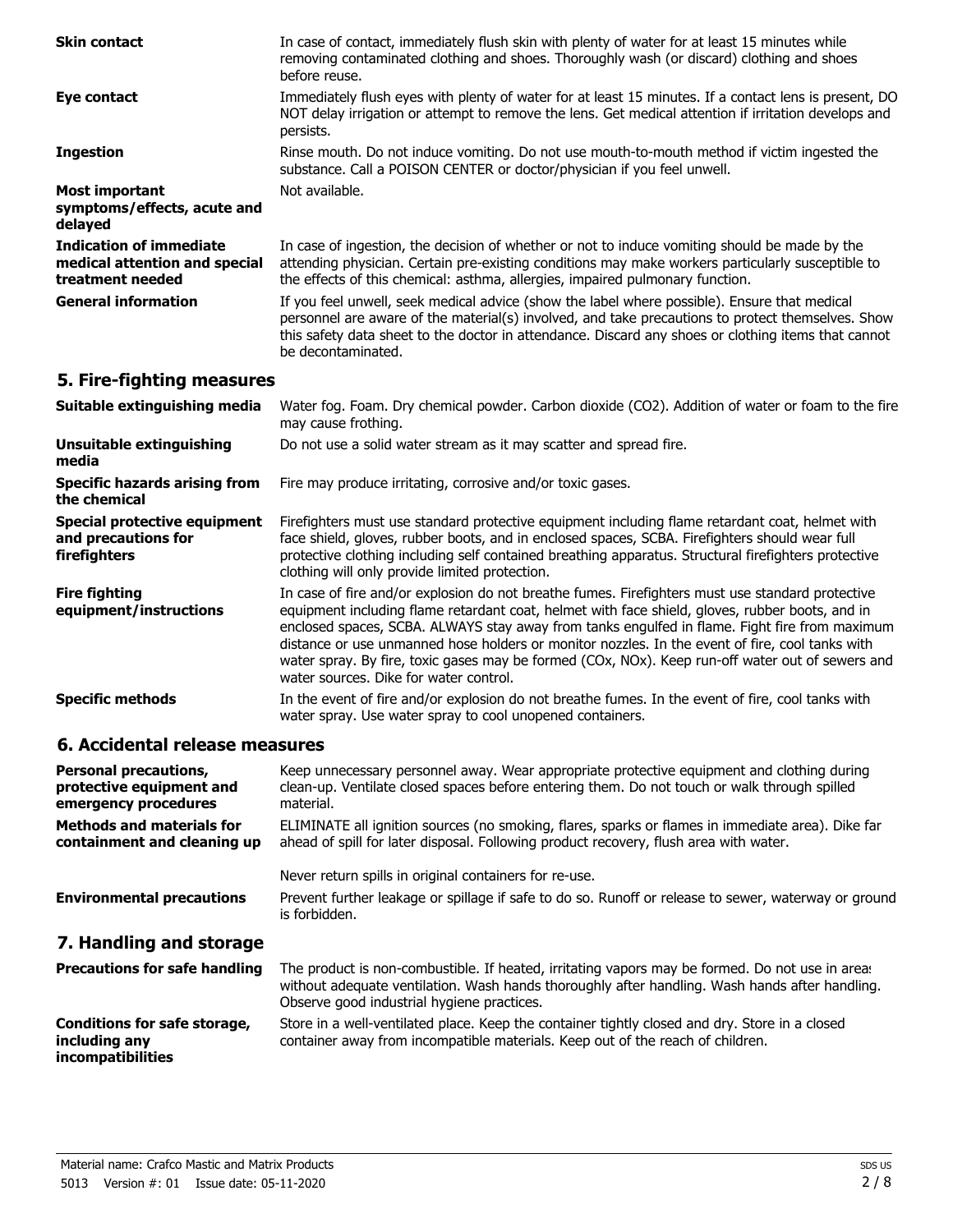# **8. Exposure controls/personal protection**

# **Occupational exposure limits**

#### **US. OSHA Table Z-1 Limits for Air Contaminants (29 CFR 1910.1000)**

| <b>Components</b>                                                                                        | <b>Type</b>                                                                                                                                                                                                     | <b>Value</b>  | <b>Form</b>          |
|----------------------------------------------------------------------------------------------------------|-----------------------------------------------------------------------------------------------------------------------------------------------------------------------------------------------------------------|---------------|----------------------|
| CALCIUM CARBONATE (CAS<br>$471 - 34 - 1$                                                                 | PEL                                                                                                                                                                                                             | $5$ mg/m $3$  | Respirable fraction. |
|                                                                                                          |                                                                                                                                                                                                                 | 15 mg/m3      | Total dust.          |
| <b>DISTILLATES</b><br>(PETROLEUM),<br><b>HYDROTREATED HEAVY</b><br><b>NAPHTHENIC (CAS</b><br>64742-52-5) | PEL                                                                                                                                                                                                             | $5$ mg/m $3$  | Mist.                |
| QUARTZ (CAS 14808-60-7)                                                                                  | PEL                                                                                                                                                                                                             | $0.05$ mg/m3  | Respirable dust.     |
| US. OSHA Table Z-3 (29 CFR 1910.1000)                                                                    |                                                                                                                                                                                                                 |               |                      |
| <b>Components</b>                                                                                        | <b>Type</b>                                                                                                                                                                                                     | <b>Value</b>  | <b>Form</b>          |
| QUARTZ (CAS 14808-60-7)                                                                                  | <b>TWA</b>                                                                                                                                                                                                      | $0.1$ mg/m3   | Respirable.          |
|                                                                                                          |                                                                                                                                                                                                                 | 2.4 mppcf     | Respirable.          |
| <b>US. ACGIH Threshold Limit Values</b>                                                                  |                                                                                                                                                                                                                 |               |                      |
| <b>Components</b>                                                                                        | <b>Type</b>                                                                                                                                                                                                     | <b>Value</b>  | <b>Form</b>          |
| ASPHALT (CAS 8052-42-4)                                                                                  | <b>TWA</b>                                                                                                                                                                                                      | $0.5$ mg/m3   | Inhalable fume.      |
| <b>DISTILLATES</b><br>(PETROLEUM),<br><b>HYDROTREATED HEAVY</b><br><b>NAPHTHENIC (CAS</b><br>64742-52-5) | <b>TWA</b>                                                                                                                                                                                                      | $5$ mg/m $3$  | Inhalable fraction.  |
| QUARTZ (CAS 14808-60-7)                                                                                  | <b>TWA</b>                                                                                                                                                                                                      | $0.025$ mg/m3 | Respirable fraction. |
| <b>US. NIOSH: Pocket Guide to Chemical Hazards</b><br><b>Components</b>                                  | <b>Type</b>                                                                                                                                                                                                     | <b>Value</b>  | <b>Form</b>          |
| ASPHALT (CAS 8052-42-4)                                                                                  | Ceiling                                                                                                                                                                                                         | 5 mg/m $3$    | Fume.                |
| CALCIUM CARBONATE (CAS<br>$471 - 34 - 1$                                                                 | <b>TWA</b>                                                                                                                                                                                                      | 5 mg/m $3$    | Respirable.          |
|                                                                                                          |                                                                                                                                                                                                                 | 10 mg/m3      | Total                |
| <b>DISTILLATES</b><br>(PETROLEUM),<br>HYDROTREATED HEAVY<br><b>NAPHTHENIC (CAS</b><br>64742-52-5)        | Ceiling                                                                                                                                                                                                         | 1800 mg/m3    |                      |
|                                                                                                          | <b>STEL</b>                                                                                                                                                                                                     | 10 mg/m3      | Mist.                |
|                                                                                                          | <b>TWA</b>                                                                                                                                                                                                      | 350 mg/m3     |                      |
| QUARTZ (CAS 14808-60-7)                                                                                  | <b>TWA</b>                                                                                                                                                                                                      | $0.05$ mg/m3  | Respirable dust.     |
| <b>Biological limit values</b>                                                                           | No biological exposure limits noted for the ingredient(s).                                                                                                                                                      |               |                      |
| <b>Appropriate engineering</b><br>controls                                                               | Provide adequate ventilation, including appropriate local extraction, to ensure that the defined<br>occupational exposure limit is not exceeded.                                                                |               |                      |
| <b>Eye/face protection</b>                                                                               | Individual protection measures, such as personal protective equipment<br>Wear safety glasses; chemical goggles (if splashing is possible). Wear chemical goggles; face shield<br>(if handling molten material). |               |                      |
| <b>Skin protection</b>                                                                                   |                                                                                                                                                                                                                 |               |                      |
| <b>Hand protection</b>                                                                                   | Chemical resistant gloves are recommended. If contact with forearms is likely wear gauntlet style<br>gloves.                                                                                                    |               |                      |
| <b>Other</b>                                                                                             | Wear suitable protective clothing and eye/face protection. Use of an impervious apron is<br>recommended.                                                                                                        |               |                      |
| <b>Respiratory protection</b>                                                                            | When workers are facing concentrations above the exposure limit they must use appropriate<br>certified respirators.                                                                                             |               |                      |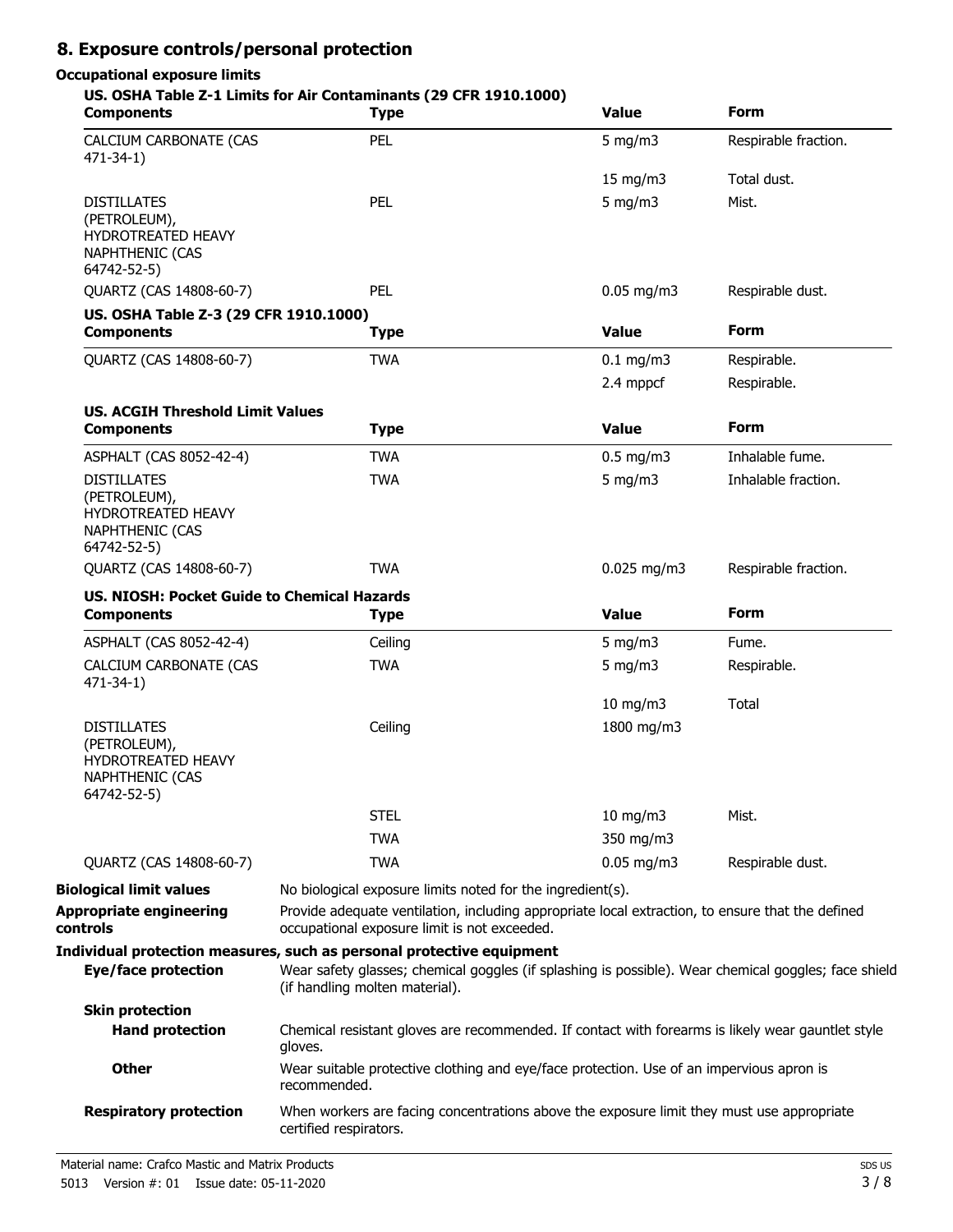| <b>Thermal hazards</b> | During product use, there is a risk of thermal burns.                                          |  |
|------------------------|------------------------------------------------------------------------------------------------|--|
| <b>General hygiene</b> | When using do not smoke. Avoid contact with eyes. Avoid contact with skin. Keep away from food |  |
| considerations         | and drink. Handle in accordance with good industrial hygiene and safety practice.              |  |

# **9. Physical and chemical properties**

|    | <b>Appearance</b>                                 | Solid.                                                    |
|----|---------------------------------------------------|-----------------------------------------------------------|
|    | <b>Physical state</b>                             | Solid.                                                    |
|    | Form                                              | Solid.                                                    |
|    | <b>Color</b>                                      | Black. Dark brown                                         |
|    | Odor                                              | Product is a black, semi-solid with a burnt tar odor.     |
|    | <b>Odor threshold</b>                             | Not available.                                            |
| рH |                                                   | Not available.                                            |
|    | <b>Melting point/freezing point</b>               | 150 - 250 °F (65.56 - 121.11 °C) ASTM D36 Softening Point |
|    | Initial boiling point and<br>boiling range        | $> 800$ °F ( $> 426.67$ °C)                               |
|    | <b>Flash point</b>                                | > 400.0 °F (> 204.4 °C)                                   |
|    | <b>Evaporation rate</b>                           | Not available.                                            |
|    | <b>Flammability (solid, gas)</b>                  | Not available.                                            |
|    | Upper/lower flammability or explosive limits      |                                                           |
|    | <b>Flammability limit - lower</b><br>(%)          | Not available.                                            |
|    | <b>Flammability limit -</b><br>upper $(% )$       | Not available.                                            |
|    | <b>Explosive limit - lower</b><br>(9/6)           | Not available.                                            |
|    | <b>Explosive limit - upper</b><br>(%)             | Not available.                                            |
|    | Vapor pressure                                    | 4.07 hPa estimated                                        |
|    | <b>Vapor density</b>                              | Not available.                                            |
|    | <b>Relative density</b>                           | Not available.                                            |
|    | Solubility(ies)                                   |                                                           |
|    | <b>Solubility (water)</b>                         | Not available.                                            |
|    | <b>Partition coefficient</b><br>(n-octanol/water) | Not available.                                            |
|    | <b>Auto-ignition temperature</b>                  | $>$ 700 °F ( $>$ 371.11 °C)                               |
|    | <b>Decomposition temperature</b>                  | Not available.                                            |
|    | <b>Viscosity</b>                                  | Not available.                                            |
|    | <b>Other information</b>                          |                                                           |
|    | <b>Density</b>                                    | Not Available                                             |
|    | <b>Percent volatile</b>                           | $0\%$                                                     |
|    | <b>Specific gravity</b>                           | $1 - 2.2$                                                 |
|    |                                                   |                                                           |

# **10. Stability and reactivity**

| <b>Reactivity</b>                            | Not Reactive                                                                                                                                 |  |  |
|----------------------------------------------|----------------------------------------------------------------------------------------------------------------------------------------------|--|--|
| <b>Chemical stability</b>                    | Material is stable under normal conditions.                                                                                                  |  |  |
| <b>Possibility of hazardous</b><br>reactions | Hazardous polymerization does not occur.                                                                                                     |  |  |
| <b>Conditions to avoid</b>                   | Strong oxidizing agents.                                                                                                                     |  |  |
| <b>Incompatible materials</b>                | Incompatible with oxidizing agents.                                                                                                          |  |  |
| <b>Hazardous decomposition</b><br>products   | Upon decomposition, product emits acrid dense smoke with carbon dioxide, carbon monoxide, trace<br>oxides of nitrogen and sulfur, and water. |  |  |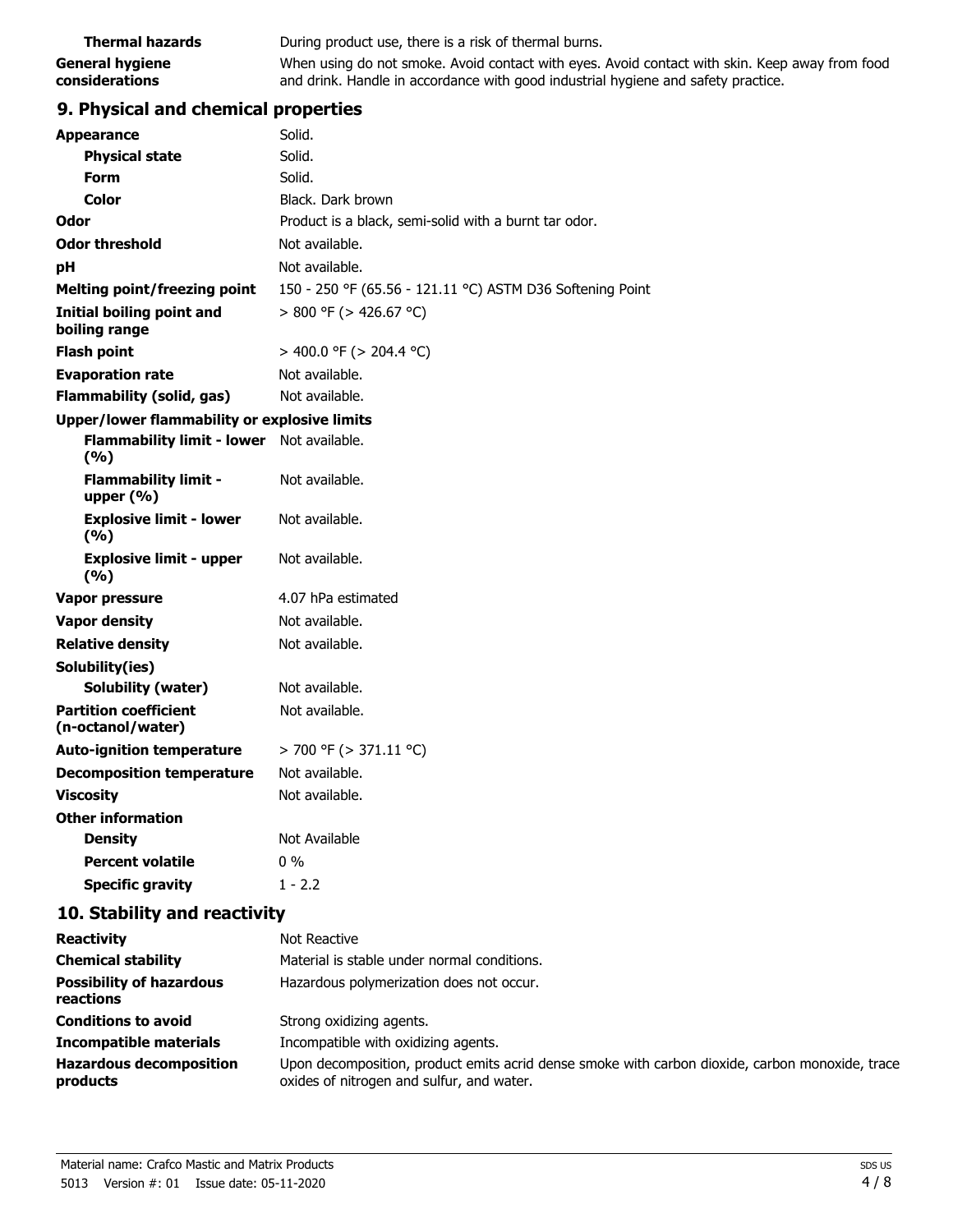# **11. Toxicological information**

# **Information on likely routes of exposure**

| <b>Inhalation</b>                                                                  | May cause irritation to the respiratory system.                                                                                                                                                                                                |                                                        |                                                                                             |  |
|------------------------------------------------------------------------------------|------------------------------------------------------------------------------------------------------------------------------------------------------------------------------------------------------------------------------------------------|--------------------------------------------------------|---------------------------------------------------------------------------------------------|--|
| <b>Skin contact</b>                                                                | Irritating to skin.                                                                                                                                                                                                                            |                                                        |                                                                                             |  |
| Eye contact                                                                        | Causes eye irritation. Molten material will produce thermal burns.                                                                                                                                                                             |                                                        |                                                                                             |  |
| <b>Ingestion</b>                                                                   | May cause discomfort if swallowed. However, ingestion is not likely to be a primary route of<br>occupational exposure.                                                                                                                         |                                                        |                                                                                             |  |
| Symptoms related to the<br>physical, chemical and<br>toxicological characteristics | Not available.                                                                                                                                                                                                                                 |                                                        |                                                                                             |  |
| <b>Information on toxicological effects</b>                                        |                                                                                                                                                                                                                                                |                                                        |                                                                                             |  |
| <b>Acute toxicity</b>                                                              |                                                                                                                                                                                                                                                |                                                        |                                                                                             |  |
| <b>Components</b>                                                                  | <b>Species</b>                                                                                                                                                                                                                                 |                                                        | <b>Test Results</b>                                                                         |  |
| CALCIUM CARBONATE (CAS 471-34-1)                                                   |                                                                                                                                                                                                                                                |                                                        |                                                                                             |  |
| <u>Acute</u>                                                                       |                                                                                                                                                                                                                                                |                                                        |                                                                                             |  |
| Oral                                                                               |                                                                                                                                                                                                                                                |                                                        |                                                                                             |  |
| LD50                                                                               | Rat                                                                                                                                                                                                                                            |                                                        | 6450 mg/kg                                                                                  |  |
| * Estimates for product may be based on additional component data not shown.       |                                                                                                                                                                                                                                                |                                                        |                                                                                             |  |
| <b>Skin corrosion/irritation</b>                                                   |                                                                                                                                                                                                                                                | Defats the skin. Causes irritation.                    |                                                                                             |  |
| Serious eye damage/eye<br>irritation                                               | Irritating to eyes.                                                                                                                                                                                                                            |                                                        |                                                                                             |  |
| <b>Respiratory or skin sensitization</b>                                           |                                                                                                                                                                                                                                                |                                                        |                                                                                             |  |
| <b>Respiratory sensitization</b>                                                   | Not available.                                                                                                                                                                                                                                 |                                                        |                                                                                             |  |
| <b>Skin sensitization</b>                                                          | Irritating to skin.                                                                                                                                                                                                                            |                                                        |                                                                                             |  |
| <b>Germ cell mutagenicity</b>                                                      | No data available to indicate product or any components present at greater than 0.1% are<br>mutagenic or genotoxic.                                                                                                                            |                                                        |                                                                                             |  |
| Carcinogenicity                                                                    | This product is not considered to be a carcinogen by IARC, ACGIH, NTP, or OSHA. This product<br>contains crystalline silica. Silica is a known carcinogen; however in this encapsulated form the<br>normal routes of exposure are unavailable. |                                                        |                                                                                             |  |
| <b>IARC Monographs. Overall Evaluation of Carcinogenicity</b>                      |                                                                                                                                                                                                                                                |                                                        |                                                                                             |  |
| Not listed.<br>OSHA Specifically Regulated Substances (29 CFR 1910.1001-1052)      |                                                                                                                                                                                                                                                |                                                        |                                                                                             |  |
| Not regulated.<br>US. National Toxicology Program (NTP) Report on Carcinogens      |                                                                                                                                                                                                                                                |                                                        |                                                                                             |  |
| Not listed.                                                                        |                                                                                                                                                                                                                                                |                                                        |                                                                                             |  |
| <b>Reproductive toxicity</b>                                                       |                                                                                                                                                                                                                                                | Contains no ingredient listed as toxic to reproduction |                                                                                             |  |
| <b>Specific target organ toxicity</b><br>- single exposure                         | Not available.                                                                                                                                                                                                                                 |                                                        |                                                                                             |  |
| <b>Specific target organ toxicity</b><br>- repeated exposure                       | Not available.                                                                                                                                                                                                                                 |                                                        |                                                                                             |  |
| <b>Aspiration hazard</b>                                                           | Not available.                                                                                                                                                                                                                                 |                                                        |                                                                                             |  |
| <b>Chronic effects</b>                                                             | Prolonged inhalation may be harmful. May cause eczema-like skin disorders (dermatitis)                                                                                                                                                         |                                                        |                                                                                             |  |
| 12. Ecological information                                                         |                                                                                                                                                                                                                                                |                                                        |                                                                                             |  |
| <b>Ecotoxicity</b>                                                                 | organisms.                                                                                                                                                                                                                                     |                                                        | This product has no known eco-toxicological effects. Not expected to be harmful to aquation |  |
| <b>Components</b>                                                                  |                                                                                                                                                                                                                                                | <b>Species</b>                                         | <b>Test Results</b>                                                                         |  |
| CALCIUM CARBONATE (CAS 471-34-1)                                                   |                                                                                                                                                                                                                                                |                                                        |                                                                                             |  |
| <b>Aquatic</b>                                                                     |                                                                                                                                                                                                                                                |                                                        |                                                                                             |  |
| Fish                                                                               | <b>LC50</b>                                                                                                                                                                                                                                    |                                                        | Western mosquitofish (Gambusia affinis) > 56000 mg/l, 96 hours                              |  |

\* Estimates for product may be based on additional component data not shown.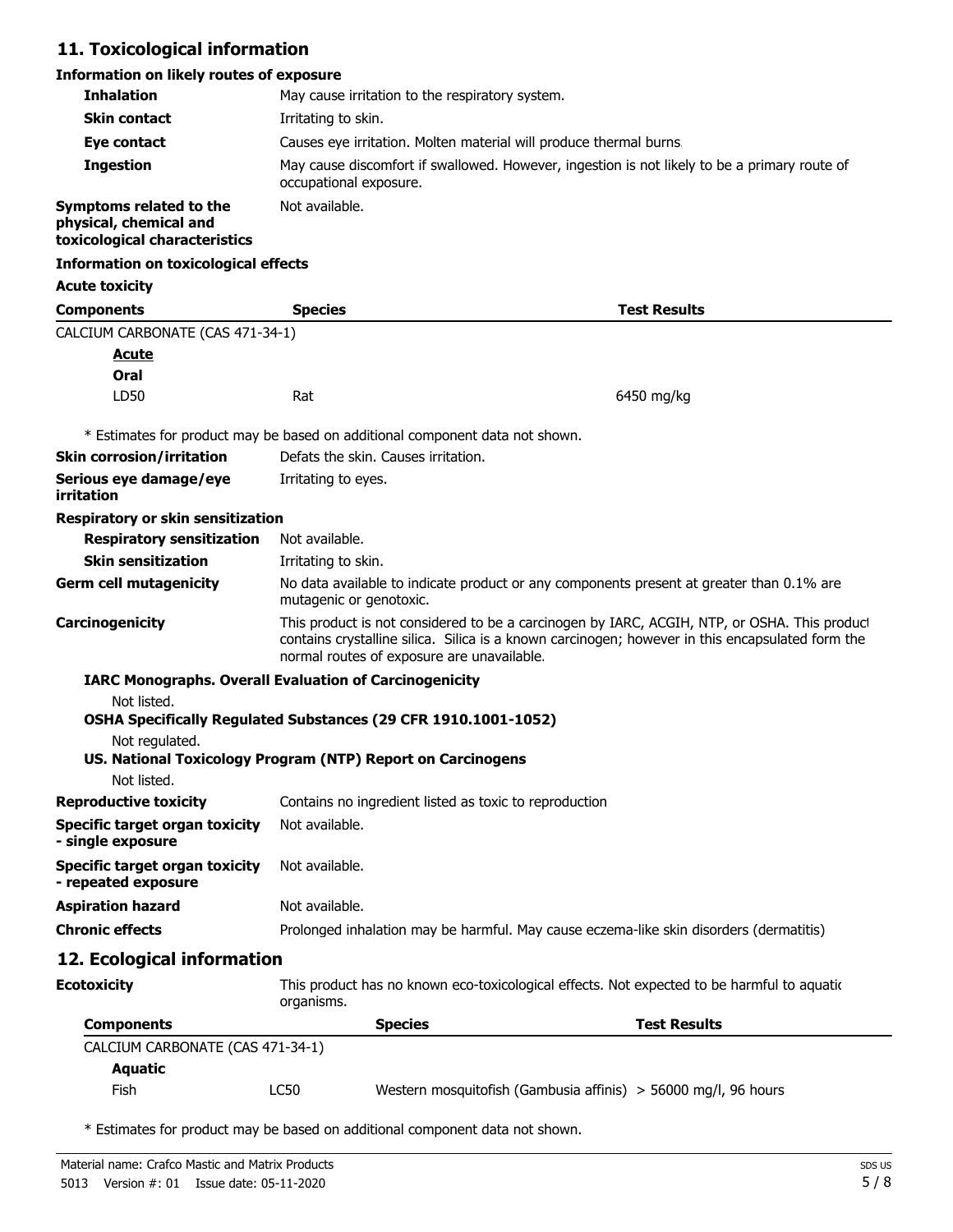| <b>Persistence and degradability</b> | Not available. |
|--------------------------------------|----------------|
| <b>Bioaccumulative potential</b>     | Not available. |
| <b>Mobility in soil</b>              | Not available. |
| <b>Other adverse effects</b>         | Not available. |

### **13. Disposal considerations**

| <b>Disposal instructions</b>                    | Dispose of contents/container in accordance with local/regional/national/international regulations.<br>When this product as supplied is to be discarded as waste, it does not meet the definition of a<br>RCRA waste under 40 CFR 261. |
|-------------------------------------------------|----------------------------------------------------------------------------------------------------------------------------------------------------------------------------------------------------------------------------------------|
| <b>Hazardous waste code</b>                     | Not applicable.                                                                                                                                                                                                                        |
| <b>Waste from residues /</b><br>unused products | Dispose of in accordance with local regulations.                                                                                                                                                                                       |
| <b>Contaminated packaging</b>                   | Offer rinsed packaging material to local recycling facilities.                                                                                                                                                                         |

## **14. Transport information**

#### **DOT**

Not regulated as dangerous goods.

#### **IATA**

Not regulated as dangerous goods.

#### **IMDG**

Not regulated as dangerous goods.

| <b>Transport in bulk according to</b> Not available.<br>Annex II of MARPOL 73/78<br>and the IBC Code |                                                                                                                                                                                                                                                         |
|------------------------------------------------------------------------------------------------------|---------------------------------------------------------------------------------------------------------------------------------------------------------------------------------------------------------------------------------------------------------|
| <b>General information</b>                                                                           | Not regulated as dangerous goods.                                                                                                                                                                                                                       |
| <b>Further information</b>                                                                           | If the product is shipped at temperatures below $212^{\circ}F(100^{\circ}C)$ , it is not regulated for transport by<br>ground, air or vessel. If shipped above 212 deg F: "UN3257, Elevated Temperature Liquid, n.o.s.<br>(Asphalt mixture), 9, PG III" |

### **15. Regulatory information**

**US federal regulations** All components are on the U.S. EPA TSCA Inventory List.

#### **TSCA Section 12(b) Export Notification (40 CFR 707, Subpt. D)**

Not regulated.

**CERCLA Hazardous Substance List (40 CFR 302.4)**

Not listed.

#### **SARA 304 Emergency release notification**

Not regulated.

#### **OSHA Specifically Regulated Substances (29 CFR 1910.1001-1052)**

QUARTZ (CAS 14808-60-7) Cancer

lung effects immune system effects kidney effects

#### **Superfund Amendments and Reauthorization Act of 1986 (SARA)**

**SARA 302 Extremely hazardous substance**

Not listed.

**Classified hazard** Specific target organ toxicity (single or repeated exposure) **categories**

# **SARA 313 (TRI reporting)**

Not regulated.

#### **Other federal regulations**

# **Clean Air Act (CAA) Section 112 Hazardous Air Pollutants (HAPs) List**

Not regulated.

# **Clean Air Act (CAA) Section 112(r) Accidental Release Prevention (40 CFR 68.130)**

Not regulated.

#### **Safe Drinking Water Act** Not regulated. **(SDWA)**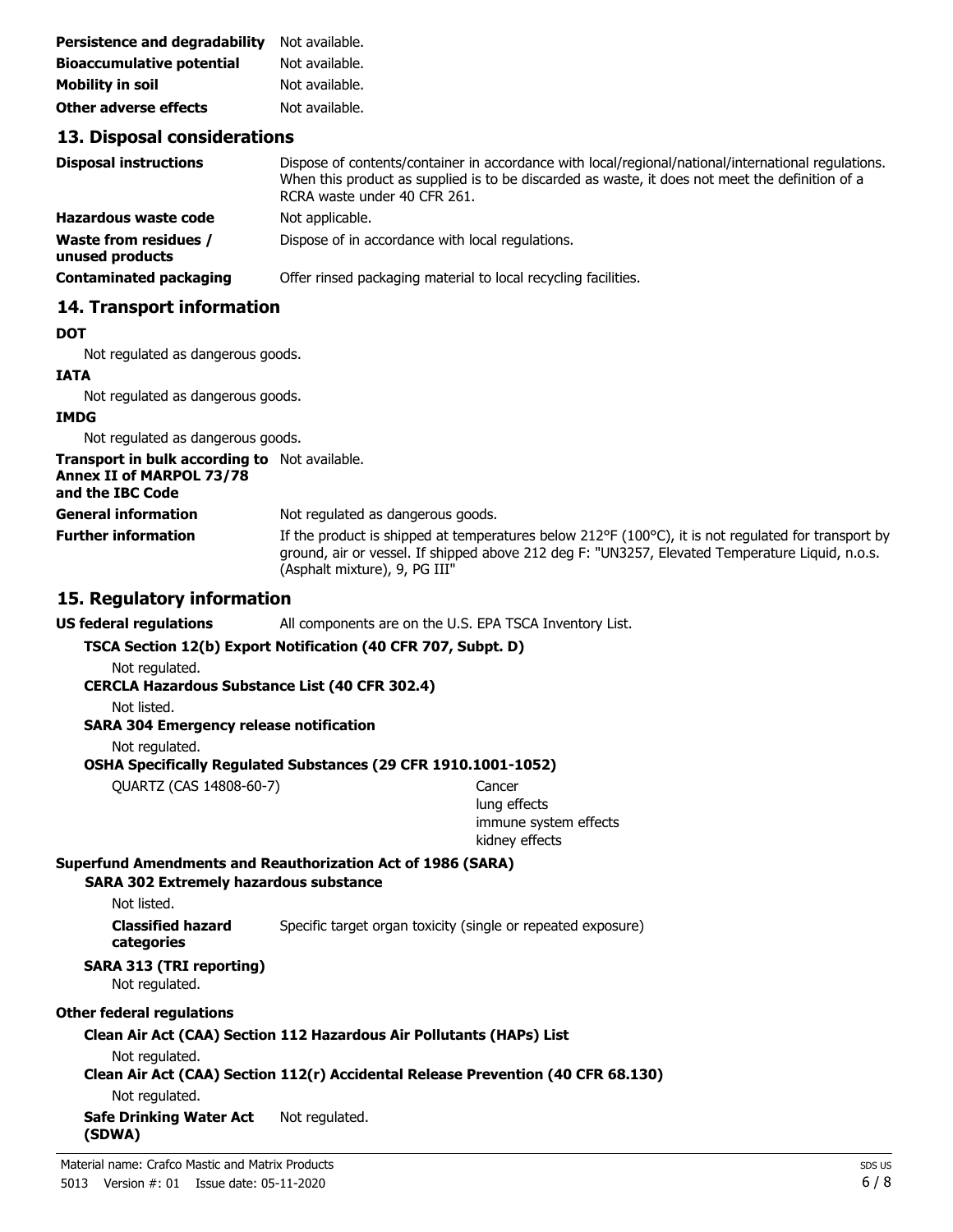| <b>US state regulations</b>      | WARNING: This product contains a chemical known to the State of California to cause cancer.             |
|----------------------------------|---------------------------------------------------------------------------------------------------------|
| <b>California Proposition 65</b> |                                                                                                         |
|                                  | California Proposition 65 - CRT: Listed date/Carcinogenic substance                                     |
| ASPHALT (CAS 8052-42-4)          | Listed: January 1, 1990                                                                                 |
| QUARTZ (CAS 14808-60-7)          | Listed: October 1, 1988                                                                                 |
|                                  | US. California. Candidate Chemicals List. Safer Consumer Products Regulations (Cal. Code Regs, tit. 22, |
| 69502.3, subd. (a))              |                                                                                                         |

ASPHALT (CAS 8052-42-4) DISTILLATES (PETROLEUM), HYDROTREATED HEAVY NAPHTHENIC (CAS 64742-52-5) QUARTZ (CAS 14808-60-7)

#### **International Inventories**

| Country(s) or region        | <b>Inventory name</b>                                                     | On inventory (yes/no)* |
|-----------------------------|---------------------------------------------------------------------------|------------------------|
| Australia                   | Australian Inventory of Chemical Substances (AICS)                        | Yes                    |
| Canada                      | Domestic Substances List (DSL)                                            | <b>Yes</b>             |
| Canada                      | Non-Domestic Substances List (NDSL)                                       | No                     |
| China                       | Inventory of Existing Chemical Substances in China (IECSC)                | <b>Yes</b>             |
| Europe                      | European Inventory of Existing Commercial Chemical Substances<br>(EINECS) | <b>Yes</b>             |
| Europe                      | European List of Notified Chemical Substances (ELINCS)                    | No                     |
| Japan                       | Inventory of Existing and New Chemical Substances (ENCS)                  | <b>Yes</b>             |
| Korea                       | Existing Chemicals List (ECL)                                             | <b>Yes</b>             |
| New Zealand                 | New Zealand Inventory                                                     | <b>Yes</b>             |
| Philippines                 | Philippine Inventory of Chemicals and Chemical Substances<br>(PICCS)      | <b>Yes</b>             |
| Taiwan                      | Taiwan Chemical Substance Inventory (TCSI)                                | <b>Yes</b>             |
| United States & Puerto Rico | Toxic Substances Control Act (TSCA) Inventory                             | Yes                    |

\*A "Yes" indicates that all components of this product comply with the inventory requirements administered by the governing country(s) A "No" indicates that one or more components of the product are not listed or exempt from listing on the inventory administered by the governing country(s).

# **16. Other information, including date of preparation or last revision**

| Issue date                 | 05-11-2020                                                                                                                                                                                                                                                                                                                                                                                                                                                                                                                                                                                                                                                                                  |
|----------------------------|---------------------------------------------------------------------------------------------------------------------------------------------------------------------------------------------------------------------------------------------------------------------------------------------------------------------------------------------------------------------------------------------------------------------------------------------------------------------------------------------------------------------------------------------------------------------------------------------------------------------------------------------------------------------------------------------|
| <b>Version #</b>           | 01                                                                                                                                                                                                                                                                                                                                                                                                                                                                                                                                                                                                                                                                                          |
| <b>Further information</b> | HMIS® is a registered trade and service mark of the NPCA.                                                                                                                                                                                                                                                                                                                                                                                                                                                                                                                                                                                                                                   |
| <b>NFPA ratings</b>        | Health: 0<br>Flammability: 0<br>Instability: 0                                                                                                                                                                                                                                                                                                                                                                                                                                                                                                                                                                                                                                              |
| <b>References</b>          | ACGIH<br>EPA: AQUIRE database<br>US. IARC Monographs on Occupational Exposures to Chemical Agents<br>HSDB® - Hazardous Substances Data Bank<br>IARC Monographs. Overall Evaluation of Carcinogenicity<br>National Toxicology Program (NTP) Report on Carcinogens<br>ACGIH Documentation of the Threshold Limit Values and Biological Exposure Indices                                                                                                                                                                                                                                                                                                                                       |
| <b>Disclaimer</b>          | The information in the sheet was written based on the best knowledge and experience currently<br>available. The information provided in this Safety Data Sheet is correct to the best of our<br>knowledge, information and belief at the date of its publication. The information given is designed<br>only as a quidance for safe handling, use, processing, storage, transportation, disposal and release<br>and is not to be considered a warranty or quality specification. The information relates only to the<br>specific material designated and may not be valid for such material used in combination with any<br>other materials or in any process, unless specified in the text. |